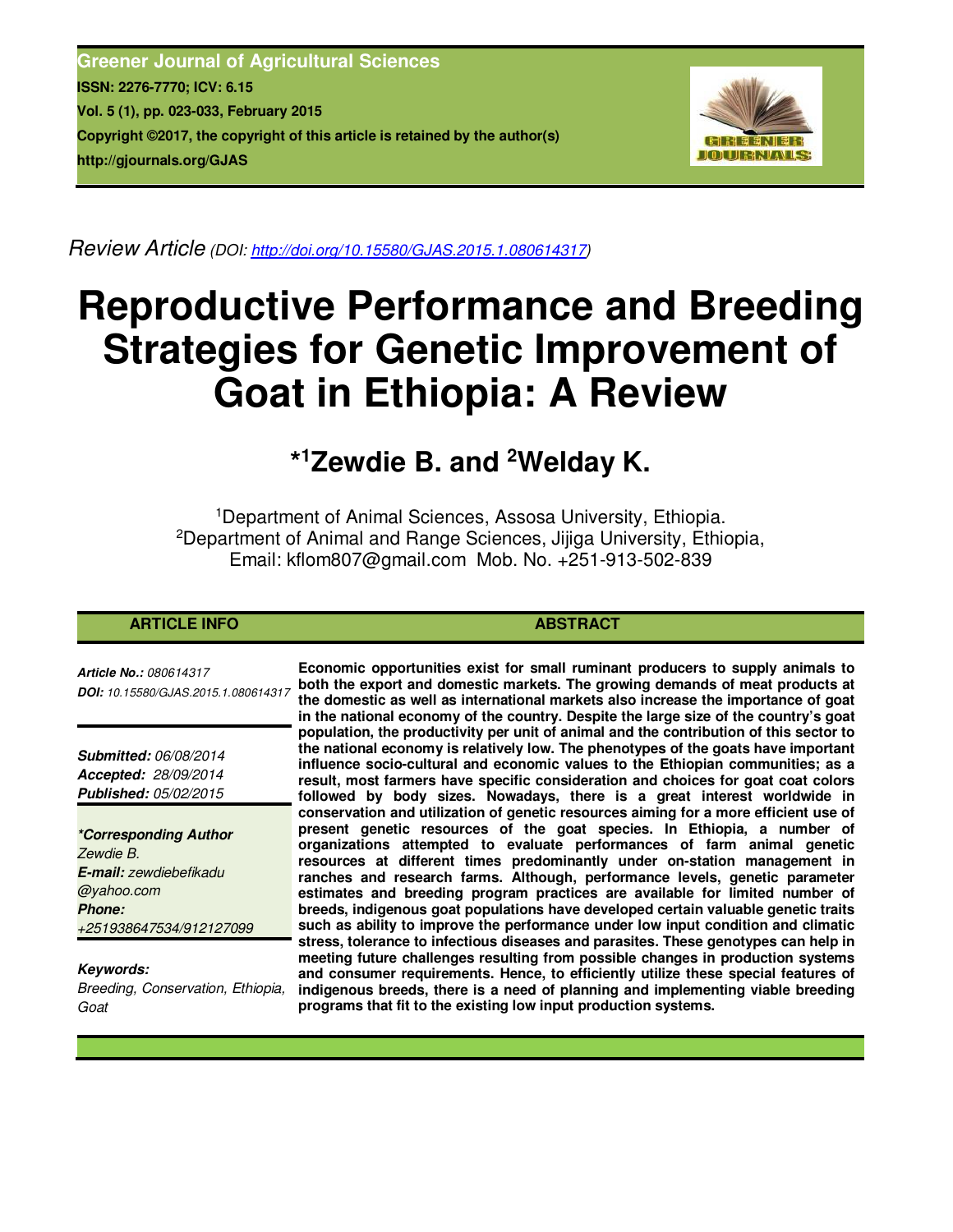#### **INTRODUCTION**

Livestock production is the most important agricultural activity in the majority of the Africa countries. Ethiopia harbors a huge and diverse goat population in the country, playing an important role in the livelihood of resource-poor farmers. Sale of goats and goat products (meat, skin and milk) by farming communities is the major economic source for their subsistence. In addition, goats are raised mostly to safeguard against crop failure and unfavorable crop prices in intensive cropping areas (Tesfay, 2004). Traditionally, goats have served as a means of ready cash and a reserve against economic and agricultural production hardship. However, the proximity of Ethiopia to large Middle Eastern markets demanding export quality goat carcasses with better quality and an increase in the domestic demand for small ruminant meat is leading to a change in the importance and scale of goat production. Economic opportunities exist for small ruminant producers to supply animals to both the export and domestic markets.

Small ruminants' improvement programmes in Ethiopia, however, have several constraints. The major constraints on the traditional sheep and goat production were:- feed shortage particularly in the dry and wet seasons, insufficient veterinary services, lack of improved genotypes which can thrive well in the environment and bring desirable characteristics such as good growth performance and desirable phenotypes , low price of products, weak planning, in the design and implementation of improving programmes.

The majority (95%) of the world's goat population is found in developing countries of the tropics (FAO, 1997). Of the total world population of 674.1 million goats, approximately 26.2% are found in Africa. East Africa contains 38.9 and 10.2% of the African and world goat population, respectively. According to FAO (1997), there are approximately 16.7 million goats. Goats are primarily owned by smallholder farmers and pastoralists and contribute significantly to the economy and food supply of the poorest sectors of the society. Besides of their significant contributions to the economy and food supply of resource poor farmers, their specific biological features such as feeding behavior, reproductive efficiency and small body size are important characteristics for integrating goats into pastoral and sedentary smallholder production systems.

Despite the huge number of goat population in the country, characterization of Animal Genetic Resource (AnGR) in Ethiopia has largely been limited to description of production systems and phenotypes classification of traditional breeds using multivariate morphological and recently including molecular criteria for analysis. Performance levels and genetic parameter estimates are available for limited number of breeds (Tesfay, 2004). Further detailed and specific studies are required to sufficiently explore the genetic diversity between- and within-populations, to identify strains/breeds with unique attributes and estimate genetic parameters for economically important and adaptive traits. Information obtained from past characterization studies can assist in designing and developing genetic improvement programs for sustainable utilization of the most promising and widely used breeds in the country.

Knowledge of the adapted goat genetic resources is a pre-requisite for designing appropriate breeding and utilization programs. Characterization of livestock breeds based on their morphological traits variations (Delgado *et al*., 2001) are the first step towards the use of the available Animal Genetic Resources (AnGR) (Lanari *et al*., 2003). Morphometric measurements have been used to evaluate the characteristics of various breeds of animals, and could provide information on the suitability of animals for selection (Nesamvuni *et al*., 2000; Mwacharo *et al*., 2006; Martins et al., 2009; Yakubu, 2010a) and for further characterization studies using modern molecular methods. Therefore, there is a need to design and implement the appropriate breeding strategies to improve the livelihoods of the small holder farmers and to satisfy the growing demand of meat for domestic consumption and international market. Efficiently utilize these special features of indigenous breeds, there is a need of planning and implementing viable breeding programs that fit to the existing low input production systems. Therefore, related research results and facts of indigenous goat reproductive performance and breeding strategies for genetic improvement of goat were reviewed with the aim of delivering relevant information for the breeding improvement and conservation strategy of a country.

#### **Goat Genetic Resource in Ethiopia**

The goat population of Ethiopia is estimated at 29.9 million (CSA, 2010a). It is believed that these goats have evolved through a process of natural selection that resulted in goats selected for adaptation and survival rather than production per se. (Peacock, 1996; Abegaz *et al*., 2008). Thus, most tropical goats are mainly nondescript. Domestic goats have been classified by varying criteria but four commonly used classification methods are: classification based on origin, utility, body size and shape and length of ears. Indigenous African goats are mainly categorized in two groups that are longeared and short-eared. Based on their size, they are also classified in three types; large goat types in Sahara and South Africa, intermediate type of East and Northcentral Africa and the dwarf goat type of humid West Africa (Devendra, 1978).

FARM-Africa (1996), phenotypically classified indigenous Ethiopian goats into 11 types, while a genetic characterization showed only eight distinctively different types. These are Abergalle, Arsi-Bale, Afar, Central Highland, Gumez, Hararghe Highland, Keffa, Longeared Somali, North-West Highland, Short-eared Somali, and Woyto-Guji. However, DNA characterization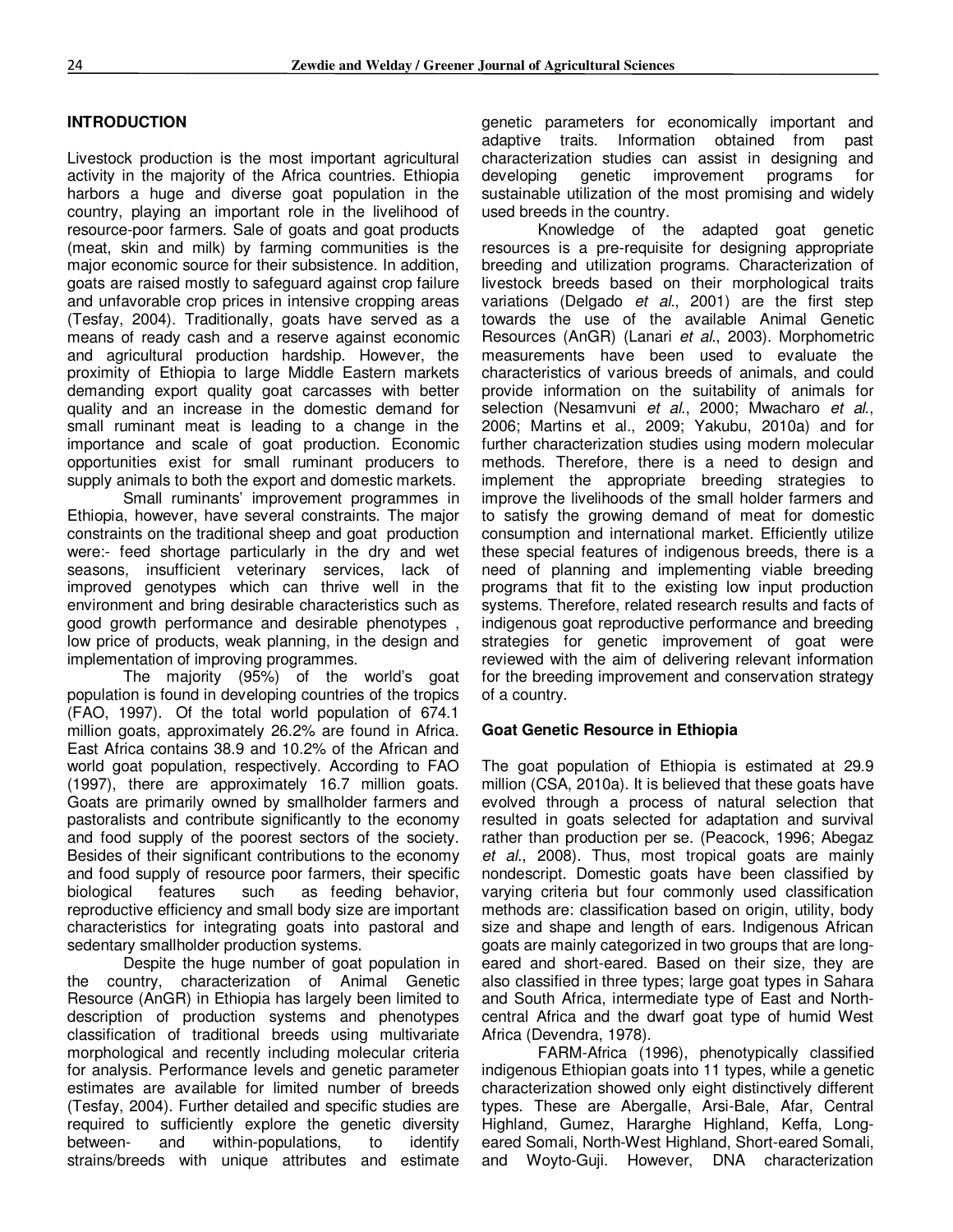indicated that all the Ethiopian goat populations are very closely related to each other and the 11 Ethiopian populations have been grouped as 8 distinct genetic entities: Arsi-Bale, Gumez, Keffa, Woyto-Guji, Abergalle, Afar, Highland goats (previously separated as Central and North West Highland) and the goats from the previously known Hararghe, Southeastern Bale and Southern Sidamo provinces (Hararghe Highland, Shorteared Somali and Long-eared Somali goats) (Tesfaye, 2004). Moreover, Begayit, Ille, Felata, Arab, Gumuz, Agew and Oromo sub-types of the western lowlands have been recently reported.

The majority of Ethiopian goat population is found in large flocks in the arid and semi-arid lowlands where pastoralists in the South, East, and West keep them for milk and meat production and for sale. Goats in the highlands are widely distributed in the crop-livestock production systems with very small flock sizes as a means of cash earnings and meat. Despite the huge resource potential, production and export opportunities, goat production in Ethiopia is relatively undeveloped. Although there are severe environmental constraints to increase goat productivity, there is considerable potential for goat production in the country, where goat milk, meat, and skin are valued commodities (ESGPIP, 2008)

#### **Ethiopia Goat Production Systems**

There are a number of ways to classify production systems. There are three major and two minor production systems are described. The major production systems are: Highland sheep–barley system, mixed crop–livestock system, pastoral and agro-pastoral production systems. Other production systems are not currently practiced widely but have a future are: Ranching and Urban and peri-urban (landless) sheep and goat production system (ESGIGP, 2008).

#### **Description of Production Systems**

*i.) Highland sheep–barley system:* This system is found in the highlands above 3000 m.a.s.l. where the major crops grown are barley and pulses such as faba beans, lentils, etc. Temperature is the main factor determining productivity in the highland sheep–barley production system. At times, night temperatures fall below 0ºC and frosty nights are common, particularly between October and January. Cropping intensity in these areas is generally low. Sheep are the dominant livestock species. The main feed resource-base includes wasteland grazing, stubble and sometimes straw. Sheep flock sizes range from 30 to several hundred head. Although sheep are reared mainly for meat, skins and coarse wool production for the cottage industry of the central highlands are subsidiary products. There is, therefore, a clear possibility of establishing more formal sheep production enterprises using appropriate technology packages. Large sheep production ranches could be established where mainly meat or dual-purpose breeds could be maintained either by individual farmers or cooperatives. These highland areas are generally unsuitable for sustainable crop production. ii.) Mixed crop–livestock systems: These systems are based on cropping associated with livestock husbandry. This system is generally found in areas where the altitude ranges between 1500 and 3000 m.a.s.l. The area has adequate rainfall and moderate temperature and is thus suitable for grain production. The integration of crops and livestock is high in most areas. The integration is lower in the perennial crop–livestock system (coffee growing areas) in southern Ethiopia where animals are of minor importance. Livestock in general and small ruminants in particular play an important role in food security and food self sufficiency in this production system. In the grain-based mixed production system, livestock are the main cash source for the purchase of agricultural inputs. Livestock are used as a savings and insurance mechanism. Cattle are the dominant livestock species and are kept mainly for draft power. Sheep and goats are kept to meet small and immediate cash needs. Sheep are more dominant than goats in this production system. The major commodity is meat, while milk is a subsidiary product in some areas. Skin of hair ('Gishe') goats in the extreme highland areas has a local niche market for making saddles. The major feed resources are natural pasture and crop residues. In some areas, one-fifth to one-third of the holding is used for grazing. In most of the areas, however, livestock generally depend on grazing communal land that is dwindling in size and productivity. Sheep and goats in this system experience year-round nutritional stress due to increases in cultivated land area. This results in very high grazing pressure and subsequent shortage of feed. The system of sheep and goat production for the most part is a low input / low output system except in some cases of concentrate supplementation and use of anthelmintics for fattening sheep and goats. There is a need to intensify production because of the high population density in these areas. Potential for intensive small ruminant production through finishing activities and stratification of production exists.

#### *ii). Pastoral and agro-pastoral production systems*

**Pastoral system:** In general, pastoral systems are associated with agro-ecological zones (AEZ) that are too dry to sustain crop production. These are characterized by little or no crop agriculture and high mobility in search of grazing and water. Under Ethiopian conditions, pastoral systems of production are found at altitudes below 1500 m.a.s.l. and where the annual precipitation is less than 500 mm. In these systems, livestock are maintained as a principal activity. Fifty percent of household revenue comes from livestock or more than 20% of household food energy is derived directly from livestock or livestock-related activities. Rangeland is the main land resource Livestock species consist of camels, cattle, sheep, goats and donkeys. In recent years,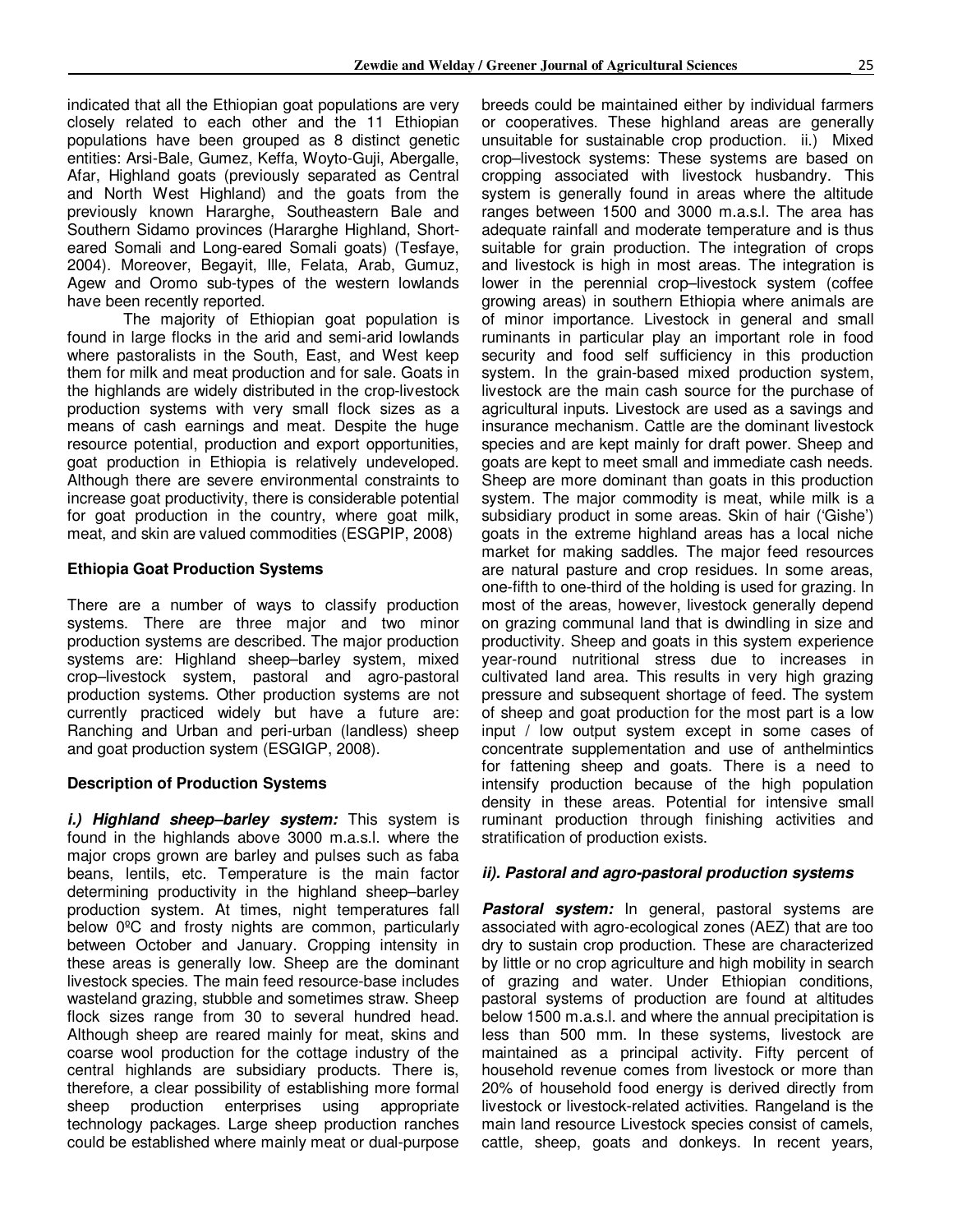pastoralists have shown an increasing interest in keeping larger numbers of sheep and goats. There are more goats than sheep in this system. Milk and meat are the two outputs. In drought years, goats gain more importance as suppliers of milk to the household. Goats also help to control bush encroachment. Pastoralists depend on their livestock not only for their income but also for their survival.

*Agro-pastoral system:* This system is characterized by less integration with crop production as compared to the crop–livestock production systems. Producers under this system have a permanent residence and their movement is limited in terms of both distance and duration. The system is characterized by a high degree of dependence on milk and meat production. Some crop agriculture is practiced around the permanent homestead. This is also a low input / low output system. The system is usually practiced below 1500 m.a.s.l. but with higher rainfall to support short season crops compared to the pastorals

#### *iii.) Ranching*:

Ranching is a range-based system of livestock production similar to the pastoral systems but with different production parameters, livestock functions and management. Ranching can be considered as a modern land use system. It is a labor-extensive system focusing on the production of marketable commodities from one or two selected species. This is mainly in the form of producing live slaughter animals for meat. The main function of the system is to generate cash income. Management of livestock is characterized by grazing within defined borders and an individual tenure system with possibilities of intensified feeding and watering of animals. The form of ownership in ranching could be parastatal, cooperative or private (companies or individuals).

#### *iv.) Urban and peri-urban (landless) sheep and goat production system*:

This system involves the production of sheep and goats within and at the periphery of cities. Quantitative data is not available on the importance of urban and peri-urban production systems but it is not uncommon to observe sheep and goats in urban areas including the capital Addis Ababa. Feed resources are usually household wastes, market area wastes, mill leftovers, by-products and roadside grazing (particularly in the peri-urban system). In addition, small-scale sheep fattening is emerging as an economic activity in many growing cities. The viability of this activity depends on its acceptance into the formal extension services. It could either be a high input / high output or low input / low output system. In most cases, the type of sheep and goats available from this system are meant for local consumption, being well-finished, fatty animals demanded by the local Ethiopian market.

#### **Reproductive Performance**

Evaluations of the performance of economically important traits of the livestock are very useful inputs for planning a breeding program. The most important traits of livestock are broadly classified into two categories: production and reproductive traits. Reproductive performance is an important criterion when evaluating the structure of the strength and weakness of the breeds in particular production environments (Browing *et al*., 2006). It has high impact on overall flock productivity. Mukasa Mugerwa *et al*. (2002) stated that reproduction failure is the first indicator of decreased flock productivity. Litter size (number of kids born per does), age at first kidding and kidding interval are economically important reproductive traits. A range of 1 to 1.7 litter size was reported from on station, on farm monitoring and breeds survey studies for different Ethiopian goat breeds coated by (Solomon *et al.,* 2014). The litter size is largely influenced by ovulation rate. The ovulation rate is highly influenced by the breed and improvement could be achieved by selection (Ibrahim, 1998). Age at fist kidding is an indication of the overall flock productivity. The lifetime production can be increased by decreasing first kidding age. A wide range of 375 to 854 day of age at first kidding were reported in different management and breeds of Ethiopian goats which is influenced by genotype, management, season and type of birth (Derbie, 2008; Kebede *et al*., 2012a). Kidding interval is the interval between two kidding. Individuals with long kidding interval has lower overall production index (Ibrahim, 1998).

Indigenous goats are invaluable reservoirs of genes for adaptive and economic traits (National Agricultural Marketing Council\_NAMC, 2005; Ben Salem and Smith, 2008) that provide diversified genetic pool. These genotypes can help in meeting future challenges resulting from possible changes in production systems and consumer requirements (Kosgey and Okeyo, 2007). Indigenous goat breeds can tolerate local diseases such as pulpy kidney, tick-borne diseases (Webb and Mamabolo, 2004) and gastrointestinal parasite infestation. It is ideal that such breeds be utilized in the communal setting (Kosgey *et al*., 2006). Genetic potential for indigenous goats is, at times, confounded by the low standard of management under which indigenous livestock are usually kept. Nonetheless, when a productivity index, which combines fertility, survival and yield traits, is used to compare breeds, indigenous breeds raised under range conditions outperform imported breeds (Mpofu, 2002).

#### **Major constraints of Ethiopia goat production**

Despite of the large population of goats and the roles of goats at household and national level, the productivity and the contribution of goat to the country economy is far below the potential. Goat production in Ethiopia is constrained by many biological, environmental and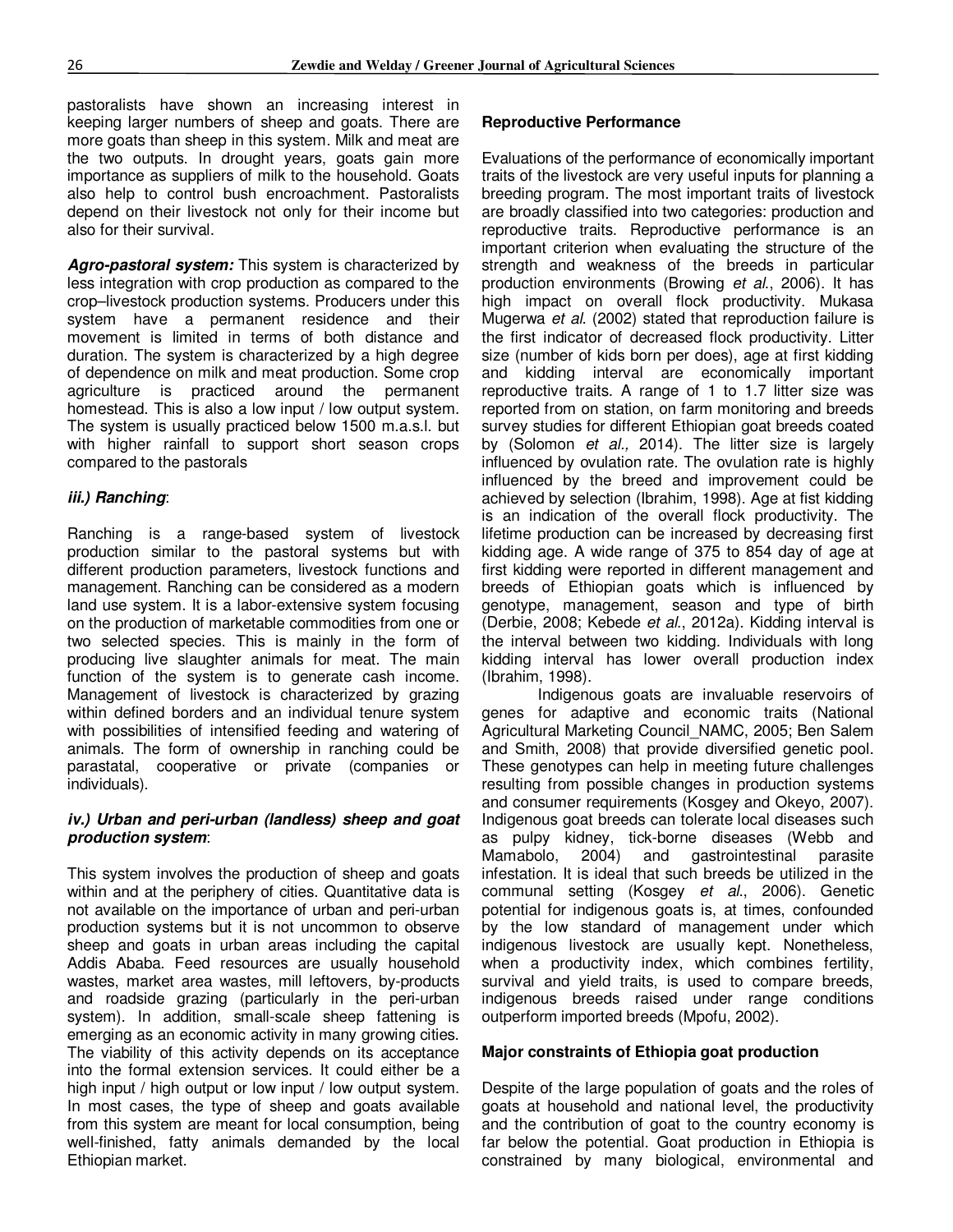socio-economical factors. Important constraint are, scarcity of feed, lack of infrastructure, high prevalence of diseases and parasites, lack of record, poor market management and inappropriate breeds and high levels of inbreeding.

#### *i.) Scarcity of feed***:**

The feed resource base for goat production in Ethiopia is natural grazing and crop residues. The quality and supply of these resources is seasonally variable. Grazing resources in the highlands are diminishing due to increases in cropping land. Bush encroachment and overgrazing have reduced grazing resources in the pastoral areas. Poor management of rangelands, inappropriate grazing management (Quinn *et al*., 2007), rangeland fires and seasonal droughts limit the availability of fodder (Ben Salem and Smith, 2008) in the communal areas. The quality and availability of natural pastures is highly variable in the tropics with crude protein dropping below 8% in dry mature tropical grasses, especially during the dry season (Bakshi and Wadhwa, 2007; Raghuvansi *et al.,* 2007; Ben Salem and Smith, 2008). In the wet season, forage is of high quality but because of the high temperatures, rapid physiological maturation decrease, leading to early lignifications and reduced digestibility of the grasses. In the sour rangeland, which is mainly a grassveld, grass is of good quality in the hot-wet season and becomes unpalatable in the cold-dry season (Botsime, 2006).

#### *ii.) Lack of infrastructure***:**

The lack of infrastructure leads to the need for transport livestock or livestock products from remote rural communities, where production is concentrated, to urban markets is lacking. Sheep and goats are generally trekked long distances for marketing, often without adequate water and feed. They are also trekked similarly long distances in search of feed and water. There are very limited market centers and stock routes with the necessary facilities such as feeding and watering points (ESGPIP, 2008).

#### *iii.) High prevalence of diseases and parasites:*

Diseases and parasites are major constraints to communal goat production and safe utilization of goat products. These diseases and parasites are endemic in many regions of Africa (Githiori *et al*., 2006). The impact of diseases and parasites may be through high morbidity, mortalities, abortions and stillbirths or subclinical effects manifested as weight loser reduced gains. The negative impact of diseases and parasites may also be through the financial implications involved in controlling or overcoming the effects of disease and mortality (Mahusoon *et al.,* 2004; Sissay *et al*., 2006). Diseases and parasites have a heavy impact on kids because of their poor immunity status (Sebei *et al*.,

2004). High kid mortality diminishes the benefits of the high reproductive performance of does. Lack of hygiene which allows the build-up of infective agents and use of contaminated water are major contributory factors to high kid mortality (Peacock, 2005). Poor housing negatively impacts on goat productivity as goats are exposed to extreme weather conditions (van Niekerk et al., 2006) attributed the incidence of diseases and high mortality to poor hygiene and precarious housing conditions. Incidences of diarrhea are high at the beginning of the rainy season, especially in kids. The problem of parasitism is compounded by the fact that, under the communal system, livestock are usually reared extensively (Bayer *et al*., 2001). This increases infestation and makes control measures difficult to implement. Helminths are associated with sub-clinical production losses and have profound depressive impacts upon long-term animal productivity. Helminth infestations contribute immensely to anaemia (van Wyk *et al.,* 2006).

Parasites also reduce voluntary feed intake, efficiency of feed utilization and increase the endogenous loss of protein in the gastrointestinal tract (Alexandre and Mandonnet, 2005). Prevalence of goat diseases and parasites in communal areas is largely unknown. It is crucial to investigate the prevalence and type of different helminths affecting goats prior to devising control strategies against gastrointestinal parasites in the communal areas. There is little government support for control programmes and research on diseases and parasites in goats in many African countries. Veterinary and goat improvement programmes are minimal (Alexandre and Mandonnet, 2005). About one-half of all lambs/kids born die due to various causes. This is a very important constraint limiting productivity. Annual mortality in all classes of stock averages 23% for sheep and 25% for goats in the central highlands (Adane and Girma, 2008).

#### *iv.) Poor marketing management:*

There are insufficient national investments on marketing inputs and services, research and support on marketing of goats and their products, in most developing countries. Formal goat marketing, in most communal areas, is characterized by absent or ill-functioning markets (Kusina and Kusina, 1999; Moll *et al.,* 2007). Smallholder households are often located in marginal areas with poor infrastructure and poor access to the market; thereby limiting goat farmers' capacity to transport goats to the few available slaughter facilities (Bayer *et al*., 2001). Communal farmers, therefore, resort to the informal way of marketing their goats where pricing is based on an arbitrary scale, with reference to visual assessment of the animal. Intermediaries in most countries (Kusina and Kusina, 1999; Simela and Merkel, 2008), purchase live animals from farmers for resale in other areas, such as towns and schools. All these transactions are not captured in official statistics leading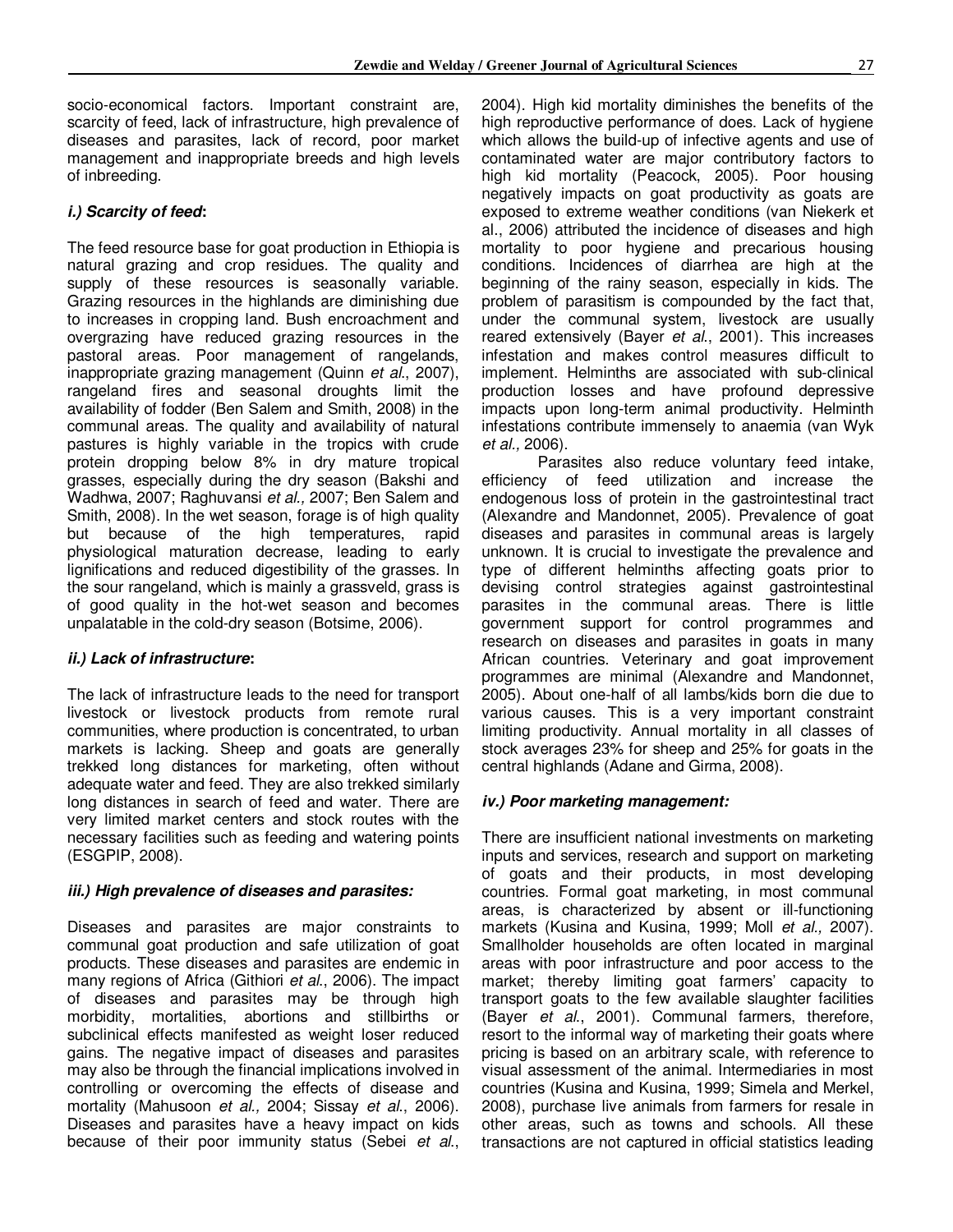to underestimation of production and consumption of chevon in Sub- Saharan Africa (Sebei *et al.,* 2004; Simela and Merkel, 2008). Wealth for goat-keepers can be boosted significantly by adding value to goat products, identification of niche markets and by alerting the population about the health benefits associated with consumption of goat meat (Peacock *et al*., 2005) through promotion and advertisement. Because of the small flock sizes of most communal farmers, hiring vehicles for transporting their goats to the auction floors is not economically viable. Producers do not have access to market information. The system lacks market orientation, which would have been an important driving force for increased production**.** Certain disease conditions are also causing Ethiopian animals and products to be banned from export markets.

### *v.) Lack of records:*

Farmers rarely keep records on goat production. The maintenance of records is indispensable for improving goat production. Such records should capture information such as age of the goat, animal weights and diseases that each goat might have suffered from. In addition, female goats should also have records that indicate age at first kidding, kidding interval(s) and whether it produces twins, triplets or singles. By using records, farmers can also rank goats in each class, a useful tool in culling. Records should also capture goat numbers and breed(s). Other important records that can be kept by farmers include costs incurred, for instance in buying drugs and vaccines and cash obtained from sale of goats and/or their products. In addition to lack of records, there is poor management of goats and/or their products.

#### *vi.) Inappropriate breeds and high levels of inbreeding***:**

A crucial component of any production system is the utilization of appropriate and adapted goat breeds. Exploitation of suitable, well adapted breeds is important, if feed resources are to be optimally utilized. To fulfill the function of savings, for example, it is important that the type of goats being kept does not require much management input and veterinary care and can be kept at a low cost (Bayer *et al*., 2001). This invites communal goat farmers to consider traits other than fast growth but hardiness. In addition, goats of a particular color may be preferred for cultural or ceremonial purposes. These are rational, noncommercial objectives that are of great importance to the resource-poor farmers where breeds are chosen to suit production objectives. Regardless of the different objectives farmers might rear goats for, in communities of most countries in Southern Africa, there are no structured breeding seasons and, therefore, does and bucks run together all year round (Tefera *et al.,* 2004). Inbreeding is a challenge for many communal goat flocks. It results in poor growth rates (Saico and Abul, 2007) and abortions among other negative effects. Inbreeding, a manifestation of mating closely related individuals, is exacerbated by the small flock sizes, confinement of goats during the cropping season and the long periods that bucks stay in the flocks before they are culled (Masika and Mafu, 2004). Exchange of bucks between farmers from different villages can reduce inbreeding. It, however, is imperative to investigate the inbreeding levels in communal goats. Apart from inbreeding, limited availability of feed has a negative impact on the productivity of goats.

### *Vii.) Change in natural Environment:*

The Millennium Ecosystem Assessment concludes that, the degradation of ecosystems could become significantly worse during the first half of this century, and be a barrier to achieving the Millennium Development Goals. Recent changes in climate, especially warmer regional temperatures, have already affected biodiversity and ecosystems, particularly in dry land environments such as the African Sahel. Global climate change is likely to have significant impact on the world's environment. In general, the faster the changes, the greater will be the risk of adverse effects. A study is made in the effect of climate change on animal genetic diversity, Ethiopia has limited capacity and resources for designing and implementing conservation programs to its domestic animal genetic resources at risk. On the other hand, changes in climate, particularly increase in temperature affects a diverse set of physical and biological systems in many parts of the world in turn breeds often possess unique genetic traits that enable their survival in a diverse range of production environments with intense stresses, such as severe feed and water shortages, and diseases and drought. Indigenous goat populations generally dominate the goat flocks in Ethiopia and have developed certain valuable genetic traits such as ability to perform better under low input condition and climatic stress, tolerance to infectious diseases and parasites (Philipsson *et al*., 2006; Kosgey and Okeyo, 2007).

#### **Possible Breeding Improvement Strategy**

Goat production in Ethiopia is constrained by many biological, environmental and socio-economical factors. Among them, lack of systematic breeding programs is an important constraint. Therefore, there is a need to design and implement the appropriate breeding strategies to improve the livelihoods of the small holder farmers and to satisfy the growing demand of meat for domestic consumption and international market. However, there is no systematic goat breeding program is in place and goat is the most neglect livestock species in research and development endeavors (Tsegahun, *et al*., 2000). There have been a few attempts of genetic improvement program of goats through upgrading the exotic genetic blood levels. The noticeable example is the FARM-Africa dairy goat development project in south and eastern part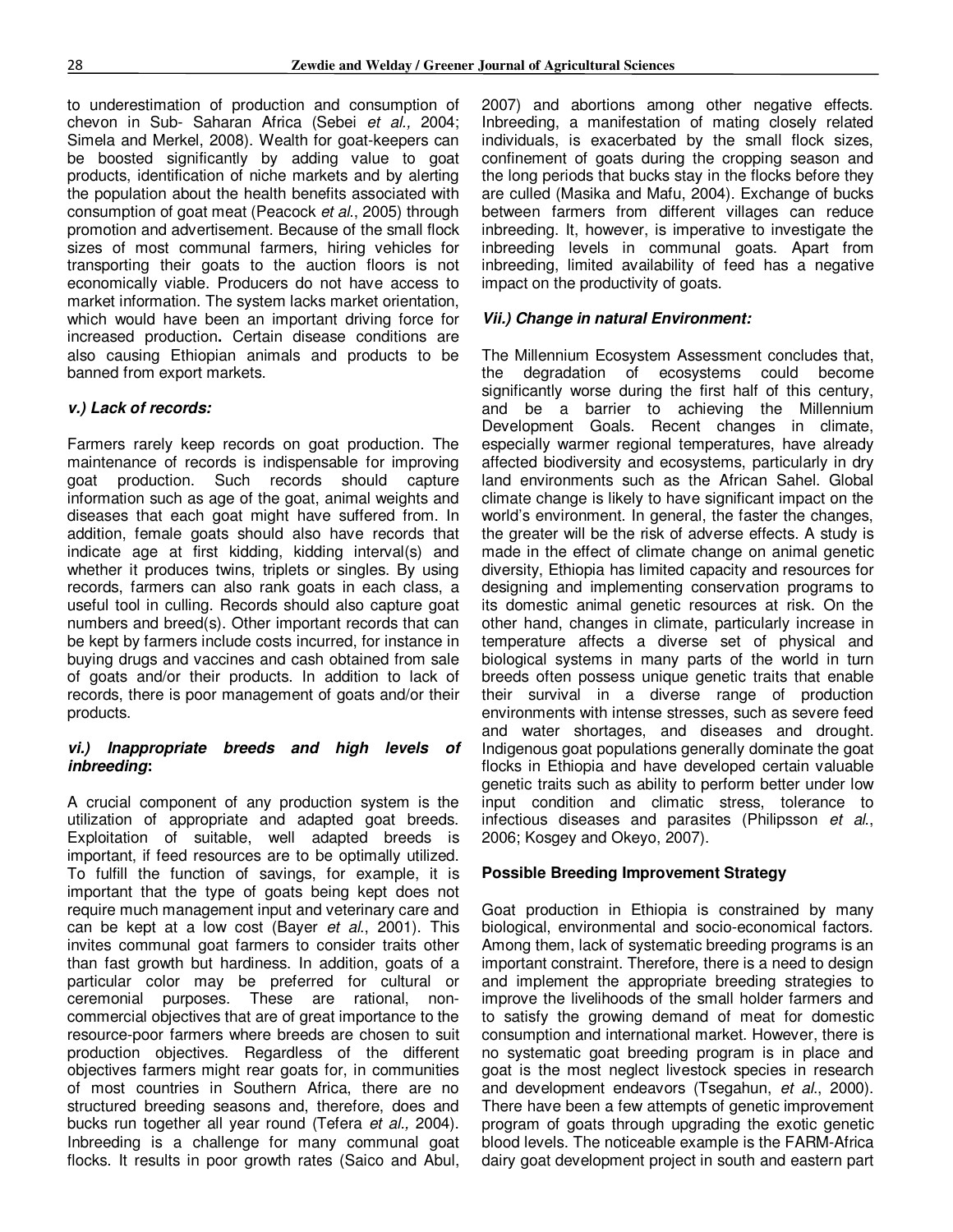of the country. The aim of the project is to improve the milk yield of the local breeds through crossing with exotic Anglo-Nubian goats (Gebremeskel, 2000). However it was reported that crossbred goats did not perform better than indigenous goats if both groups were kept in similar management levels (Ayalew *et al*., 2003). In general, many small ruminants cross breeding programs in tropical country were not successful because of the incompatibility of the genotype with the farmers breeding objectives, management methods and the prevailing environment of the tropical low input production systems (Ayalew *et al*., 2003; Wollny, 2003; Kosgey *et al*., 2006). Thus, selective pure breeding of the adapted indigenous breeds is the best possible option of genetic improvement in the tropical countries.

In Ethiopia, a number of organizations attempted to evaluate performances of some farm animal genetic resources at different times predominantly under onstation management in ranches and research farms. In Ethiopia, only limited activities on genetic characterization have been conducted on some breeds of cattle, goats and chicken. Reproductive and productive performances and limited genetic parameter estimates have been documented for some indigenous breeds of livestock. In the case of goats, breed evaluation studies have only been attempted for Afar, Arsi-Bale and Somali goat breeds (ESGPIP, 2008). Besides, a major problem with agricultural programs in Ethiopia is maintaining the strength of activities after implementation periods. Unfortunately, often programs terminate before full potential is realized (Gebremeskel, 2000).

Indigenous breeds in harsh tropical environmental conditions have special adaptive features such as tolerance of a wide range of disease, water scarcity tolerance and ability to better utilize the limited and poor quality feed. This makes them survive and be productive in the prevailing environment (Baker and Gray, 2004; Kosgey and Okeyo, 2007). To efficiently utilize these special features of indigenous breeds, there is a need of planning and implementing viable breeding programs that fit to the existing low input production systems. In developing countries where livestock production is still mostly subsistence-oriented and livestock fulfill manifold functions (Wurzinger *et al*., 2011; Roessler *et al*., 2007), a considerable number of livestock breeding programs have failed (Roessler, *et al*., 2007). Sustainable breeding programs for developing country can only succeed if breeding objectives incorporate preferences of the livestock producers ( Amer *et al*., 1998; Kosgey *et al*., 2006) efforts to develop local breeds should always take into consideration the multiple breeding goals of the communities and should fully respect cultural preferences of the people.

In the past, most breeding programmes were designed by scientists and implemented by development agents without taking into consideration all the needs of the farmers and the long-term impact of their actions (Kosgey *et al*., 2006), as a result, a number of programmes in developing countries have failed. Climatic zone is also a determinant factor as there are distinct breeds and breed groups suitable for diverse purposes in the different ecological zones. Farmers in different production systems may have different trait preferences (Roessler *et al*., 2007). The strategies followed by resource-poor farmers are as diverse as the highly variable agro-environments within which they practice. Thus, no matter how much effort is put into financial and technological support, the eventual survival of improvement programmes depends on whether the farmers understood and agreed with the objectives of the projects (Donkin, 2005; Kahi *et al*., 2005). Trait preferences of pastoralists and farmers were studied using different approaches: production system studies (Edea, 2008), hypothetical choice experiments (Duguma *et al.,* 2010), own-flock and group-animal ranking experiments (Mirkena *et al.,* 2012).

The recent approach of establishing community based breeding programs is advocated for low input traditional smallholder farming systems (Sölkner *et al*., 1998; Kahi *et al*., 2005; Haile *et al*., 2009, Wurzinger *et al*., 2011). This is because community based breeding programs take into account the indigenous knowledge of the communities on breeding practices and breeding objectives (Gizaw *et al*., 2013).The community-based breeding strategies also consider the production system holistically and involve the local community at every stage, from planning to operation of the breeding program (Baker and Gray, 2004). Breeding programs involve the description and decisions about a series of interacting components. Among them the most important components to be considered in breeding program design are: description of production environment and production system, characterization of the available local genotype, definition of breeding objectives, identification of traits to be selected, decision about breeding methods and breeding population and understanding of structure and organization of people involved (Iñiguez, 1998; Sölkner *et al.,* 2010; FAO, 2010).

Design of sustainable genetic improvement schemes under smallholder situations requires indigenous knowledge on traditional breeding practices which is structured differently from scientific knowledge (Mbuku *et al*., 2006; Duguma 2010). Lack of such knowledge leads to the setting up of unrealistic breeding goals and the consequence of which can put in danger the conservation of indigenous animal genetic resources (Zewdu *et al.,* 2006). Pastoralists or smallholder farmers have very valuable knowledge about animal management and desirable traits but less knowledge on how genes are transmitted to the next generation and how to use information from relatives (Mbuku *et al.*, 2006). Currently, community-based genetic improvement strategies are being advocated for pastoral production (Kahi *et al*., 2005). These strategies would require a good understanding of the community's indigenous knowledge of their animals.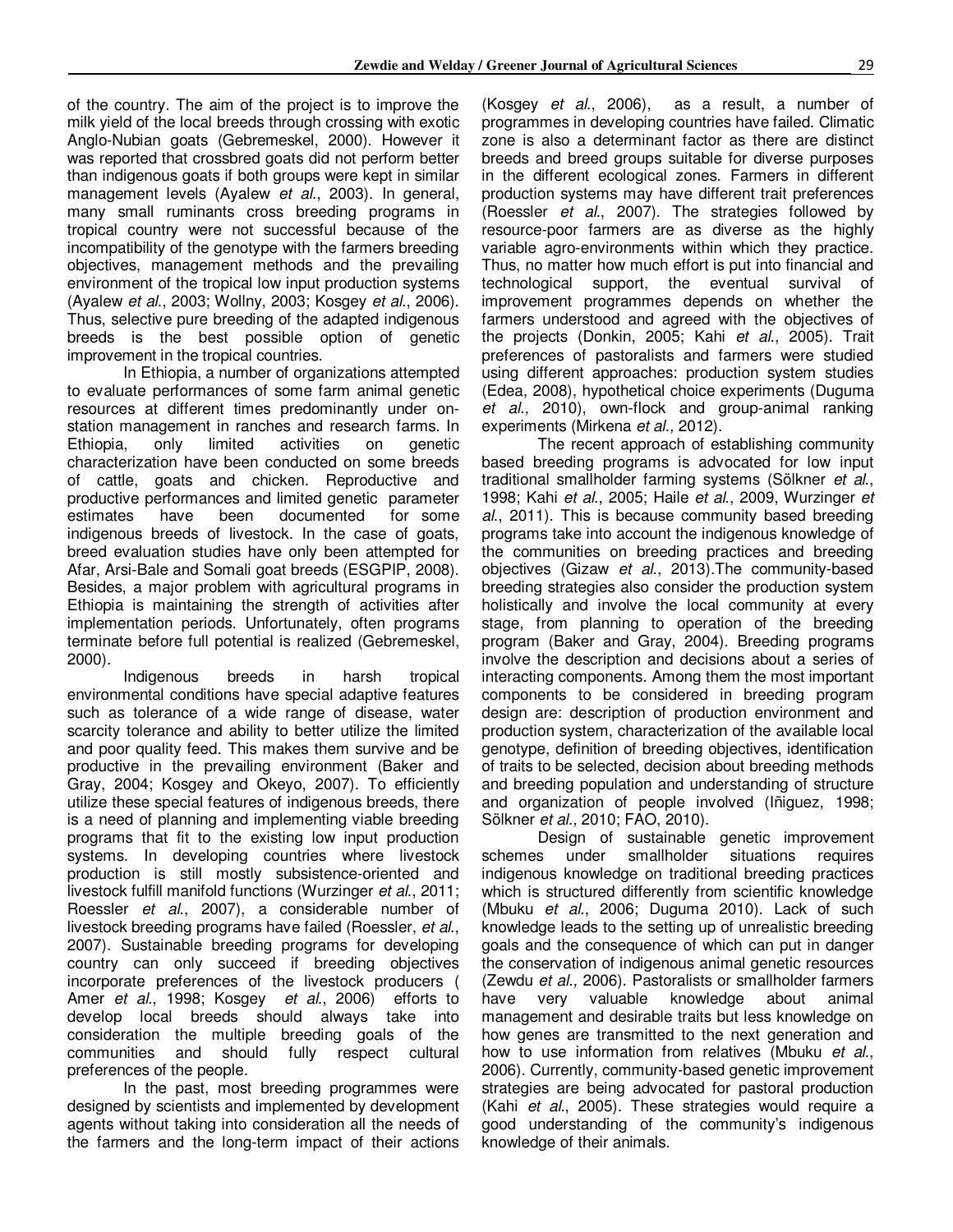Despite the importance of knowing the communities breeding practices, their trait preference (selection criteria), breeding objectives and herding practices such information is scanty for example for Aris Bale goat (Tesfaye K. *et al*., 2012).Therefore, assessing the production system, indigenous knowledge of managing the breed, understanding current breeding practices, definition of breeding objectives and evaluating performance levels of the breed in their habitat with full participation of the community are prerequisite to set up breeding strategy at small holder level (Kosgey *et al.*, 2006).

#### **CONCLUSION**

The production of goat and its derivatives has great importance for the population in Ethiopia. Although there are severe environmental constraints to increase goat productivity, there is considerable potential for improved goat production in the country, where goat milk, meat, and skin are valued commodities. Performance levels and genetic parameter estimates are available for limited number of breeds. There is a need to increase research activities related to development of breeding programs suitable to the conditions of smallholder farmers. In Ethiopia, a number of organizations attempted to evaluate performances of some farm animal genetic resources at different times predominantly under on-station management in ranches and research farms and define the development objective of the agricultural production in the country. However, only limited activities on genetic characterization and goat breeding program practices have been conducted on indigenous goat breeds. The indigenous breeds of goat of traits enable them to cope with the stressful nature of the vast marginal lands of the region and also hardy animals and are important reservoirs of useful genes. Hence, this useful adaptive trait should be used for improvement through designing and development conservation programs that suitable to the conditions of smallholder farmers for sustainable utilization of the most promising and widely used breeds in the country.

#### **ACKNOWLEDGEMENT**

Befikadu and Keflay like to extend their sincere appreciation to the Ministry of Education, Ethiopia for providing the fund to sponsored their PhD. research and we all like to thanks the Haramaya University, for facilitating the Internet services. Final my thanks extent to Mr. Keflay shared his experience in guiding and editing effort to have the present form.

#### **REFERENCES**

- Abegaz, S., Abebe, G. and Awgichew, K., 2008. Sheep and Goat Production Systems in Ethiopia. In: Yami, A., Merkel, R.C. (eds), Sheep and goat production handbook for Ethiopia. Ethiopian Sheep and Goat Productivity Improvement Program (ESGPIP). 27–38 pp.
- Adane Hirpa and Girma Abebe, 2008. Economic Significance of Sheep and Goats. Funded by United States.
- Aitken D.I (2007). Diseases of sheep. Blackwell Publishing. United Kingdom. 610 pp.
- Alexandre G. and Mandonnet N (2005). Goat meat production in harsh environments. *Small Ruminant Research* 60**:** 53-66.
- Amer P. R (2005). Report Meat and Wool New Zealand.
- Ayalew W., Rischkowsky B., King J.M. and Bruns E (2003). Crossbreds did not create more net benefits than indigenous goats in Ethiopian smallholdings. Agric. Sys 76:1137- 1156.
- Baker, R.L. and Gray, G.D (2004). Appropriate breeds and breeding schemes for sheep and goats in the tropics. In: Sani, R.A., Gray, G.D., Baker, R.L. (eds.), Worm Control for Small Ruminants in Tropical Asia, Canberra. ACIAR Monograph 113: 63–96.
- Bakshi M.P.S. and Wadhwa M (2007). Tree leaves as complete feed for goat bucks. *Research* 69**:** 1-3.
- Bayer W., von Lossau A. and Feldmann A (2001). Smallholders and community-based management of farm animal genetic resources. Proceedings of the workshop held in Mbabane, Swaziland, 7-11 May 2001. Food and Agriculture Organisation of the United Nations Rome, 2003.
- Ben Salem H., and Smith T (2008). Feeding strategies to increase small ruminant production in dry environments. *Small Ruminant Research* **77:** 174- 194.
- Botsime B.D (2006). Influence of agro-ecological region on selected anthropometrical measurements of Nguni cattle in South Africa, MSc Thesis, University of Pretoria, Pretoria, South Africa.
- Browning, Jr. R., Payton, T., Donnelly, B., Leite-Browning, M.L., Pandya, P., Hendrixson, W. and Byars, M., 2006. Evaluation of three meat goat breeds for doe fitness and reproductive performance in the southeastern United States. 8th World Congress on Genetics Applied to Livestock Production. Belo Horizonte, MG, Brazil.
- CSA. 2010a. Summary and Statistical Report of the 2007 Population and Housing Census Result, Addis Ababa Ethiopia.
- Devendra, C., 1978. In: An introduction to animal husbandry in the tropics.3rd edition. Tropical Agriculture series. Longman Publishers. London and New York. 473pp.
- Delgado JV, Barba C, Camacho ME, Sereno FTPS, Martinez A, Vega-Pla JL (2001). Livestock characterization in Spain. AGRI 29:7–18.
- Deribe B (2008). Growth, Reproductive Performance and Carcass Characteristics of Abergelle and Central Highland Goat types under Traditional and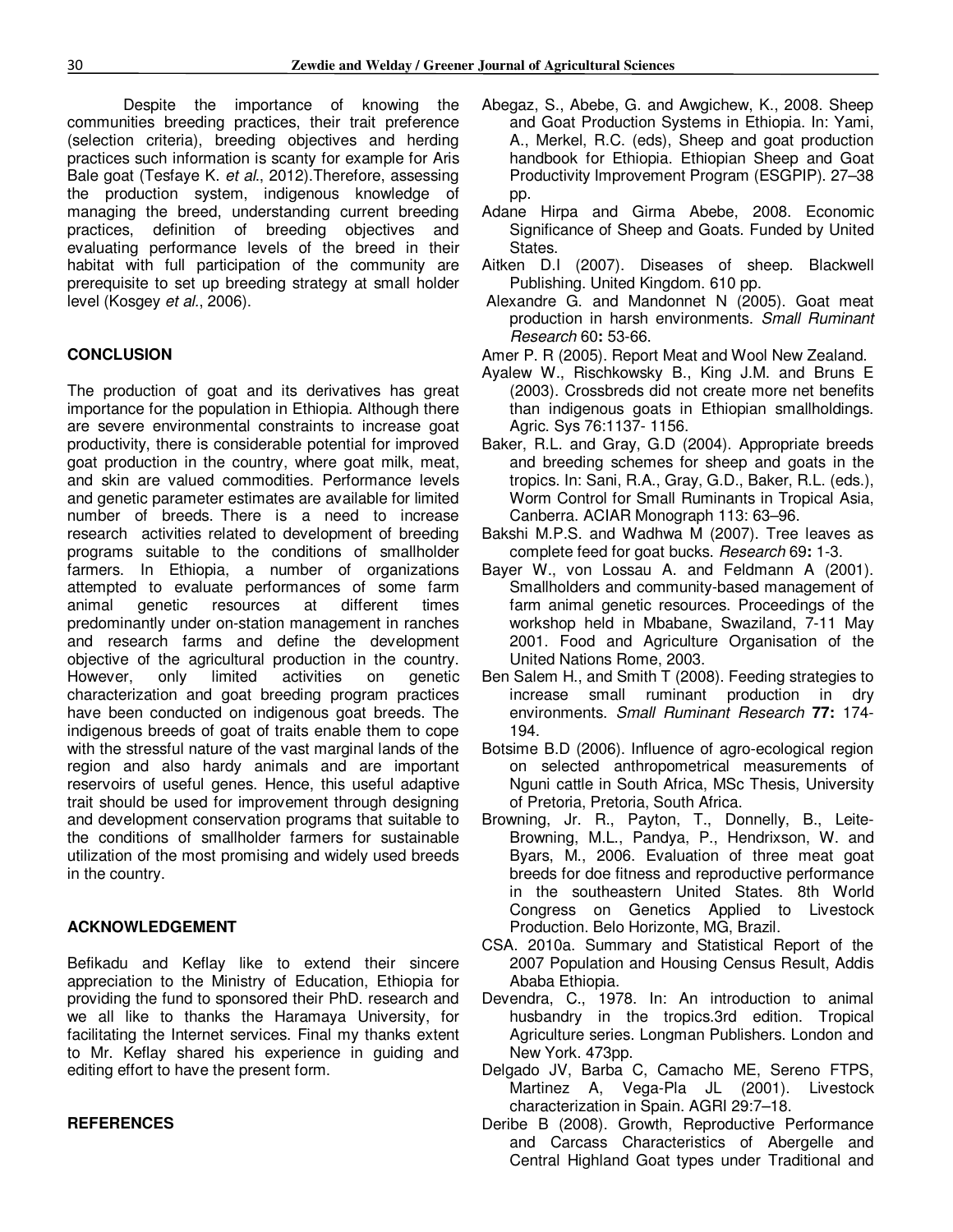Slightly Improved Management in Sekota Woreda. MSc, School of Graduate Studies of Haramaya University. 89pp.

- Donkin E.F (2005). Sustainable livestock development in Africa: How do we help Africa to feed itself? In: E.F. Donkin (Ed). Proceedings of the Annual Symposium, Developing Animal Agriculture Interest Group, South African Society for Animal Science. South Africa. 27- 38 Pp.
- Duguma G., Mirkena, T., Haile A., Iñiguez L., Okeyo A.M., Tibbo M., Rischkowsky B., Sölkner J. and Wurzinger M (2010). Participatory approaches to investigate breeding objectives of livestock keepers. Livestock Research for Rural Development Volume 22: Article #64. Available at: http://www.lrrd.org/lrrd22/4/dugu22064.htm.
- Edea Z., Dadi H, Kim S-W., Dessie T., Lee T., Kim, H., Kim J.J. and Kim K-S (2013). Genetic diversity, population structure and relationships in indigenous cattle populations of Ethiopia and Korean Hanwoo breeds using SNP markers. Front.Genet. 4:35.
- ESGPIP (Ethiopia Sheep and Goat Productivity Improvement Program). 2008. Sheep and goat hand book. Ethiopia.
- FARM-Africa. 1996. Goat types of Ethiopia and Eritrea. Physical description and management systems. FARM-Africa, London, UK, and ILRI (International **Livestock**
- FAO. 1997. Production Yearbook. Food and Agriculture Organization. Rome, Italy.
- FAO. 2010. Breeding strategies for sustainable management of animal genetic resources. Animal Pr**o**duction and Health Guidelines. Rome, Italy.

http://www.fao.org/docrep/012/i1103e/i1103e.pdf

- Gebremeskel T (2000). The experience of Farm-Africa in Goat Development Project in Ethiopia. In: Merkel, R .C., Abebe, G. & Goetsch, A. L. (eds) The Opportunities and Challenges of Enhancing Goat Production in East Africa. Proceedings of a conference held at Debub University, Awassa, Ethiopia, November 10 - 12, 2000. E (Kika) de la Garza Institute for Goat Research, Langston University, Langston..
- Gizaw S., Getachew, T., Edea, Z., Mirkena, T., Duguma, G., Tibbo, M., Rischkowsky, B., Mwai, O., Dessie, T., Wurzinger, M., Solkner, J. and Haile, A., 2013. Characterization of indigenous breeding strategies of the sheep farming communities of Ethiopia: A basis for designing community-based breeding programs. ICARDA working paper, Aleppo, Syria. 47pp.
- Githiori J.B.; Athanasiadou S., Thamsborg S.M (2006). Use of plants in novel approaches for control of gastrointestinal helminths in livestock with emphasis on small ruminants *Veterinary Parasitology* 139**:**  308-320.
- Haile A., Tibbo M., Duguma G., Mirkena T. Okeyo M., Iniguez L., Wurzinger M. and Sölkner J (2009). *Commercialization of Livestock Agriculture in*

*Ethiopia. In:Tamrat Degefa and Fekede Feyissa (Eds). Proceedings of the 16th Annual conference of the Ethiopian Society of Animal Production (ESAP).* Addis Ababa, Ethiopia. 329 pp.

- Ibrahim H (1998). Small Ruminant Productions Techniques. ILRI training manual. ILRI (International Livestock Research Institute), Nairobi, Kenya. 192p.
- Iñiguez L (1998). Community breeding programmes for small ruminants in the Andean region. In: Proceedings of sixth world congress on Genetics Applied to Livestock Production, Vol. 25 Armidale, NSW. 249-256 PP.
- Kahi A.K., Rewe T.O. and Kosgey I.S (2005). Sustainable community based organizations for the genetic improvement of livestock in developing countries. Outlook on AGRICULTURE 34 (4): 261– 270.
- Kebede T., Haile A., Dadi H. and Alemu, T (2012a). Genetic and phenotypic parameter estimates for reproduction traits in indigenous Arsi-Bale goats. Trop Anim Health Prod .,44:1007–1015.
- Kosgey I.S., Baker R.L., Udo H.M.J., and van Arendok, J.A.M (2006). Successes and failure of small ruminant breeding programmes in the tropics. A review. *Small Ruminant Research* 61: 13-28.
- Kosgey I.S and Okeyo AM (2007). Genetic improvement of small ruminants in low-input smallholder production systems: Technical and infrastructural issues. Small Rumin. Res 70(1):76-88.
- Kahi A. K., Rewe T. O., Kosgey I. S (2005). Outlook on Agric 34:261-270.
- Kusina N.T. and Kusina, J (1999). Goat productivity in Zimbabwe: opportunities and constraints – A review. Proceedings of the Association of Institutions of Tropical Veterinary Medicine (AITVM) in association with Zimbabwe Veterinary Association (ZVA. Harare, Zimbabwe.
- Lanari MR, Taddeo H, Domingo E, Centeno MP, Gallo L (2003). Phenotypic differentiation of exterior traits in local Criollo goat population in Patagonia (Argentina). Archiv Tierzucht Dummerstorf. 46:347– 356.
- Mahusoon M.M., Perera A.N.F., Perera E.R.K. and Perera K.A (2004). Effect of molybdenum supplementation on circulating mineral levels, nematode infection and body weight in goats as related to season. *Tropical Agricultural Research* 16: 128-136.
- Masika P.J.and Mafu, J.V (2004). Aspects of goat farming in the communal farming systems of the central Eastern Cape, South Africa. *Small Ruminant Research* 52: 161-164.
- Martins CEN, Quadros SAF, Trindade JPP, Quadros FLF, Costa JHC, Raduenz G (2009). Shape and function in Braford cows: The body shape as an indicative of performance and temperament. Archivos de Zootecnia 58:425–433.
- Mbuku S.M., Kosgey I.S. Kahi A.K (2006). Indigenous breeding practices of pastoralist goat keepers in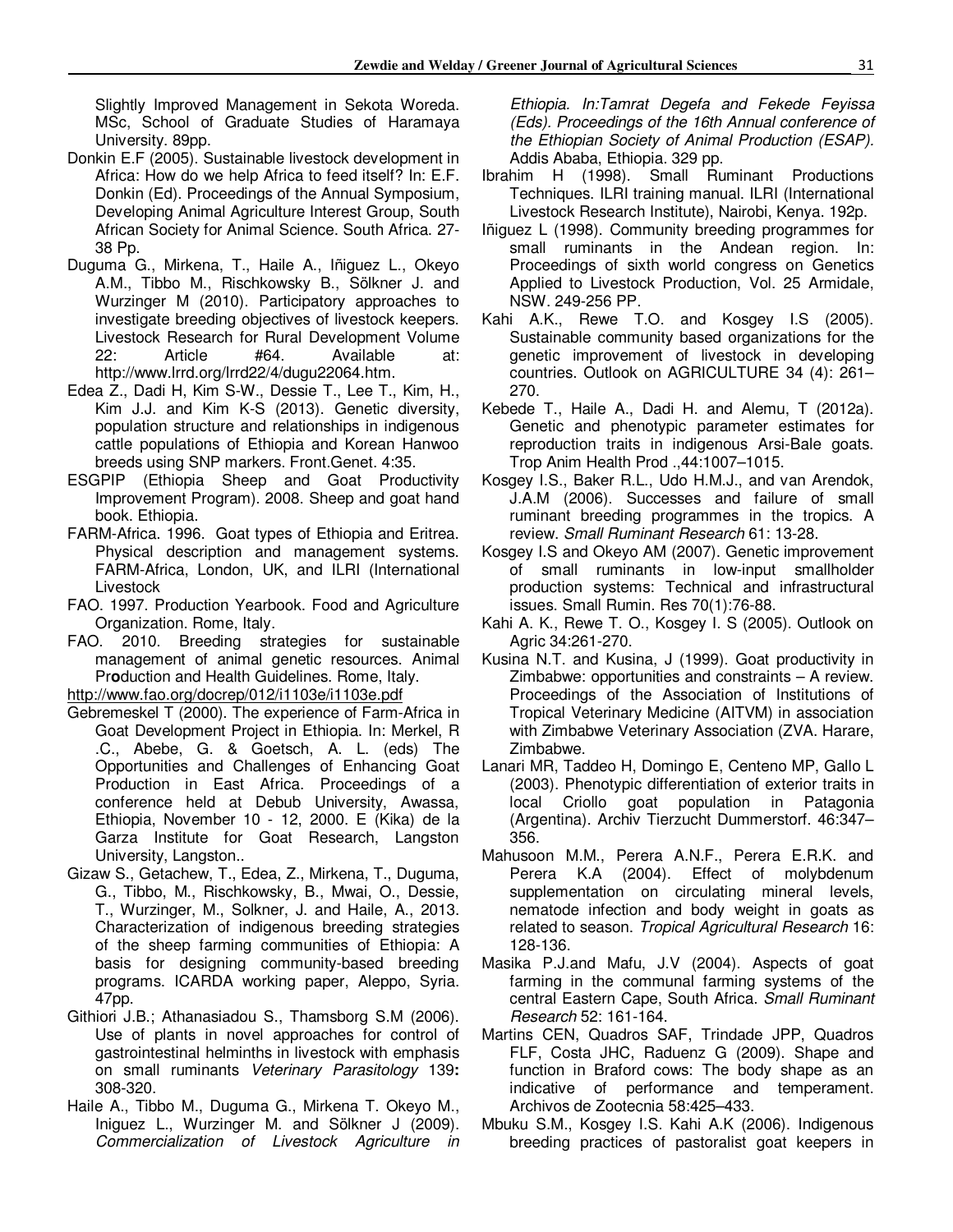northern Kenya. 8th World Congress on Genetics Applied to Livestock Production. Belo Horizonte, MG, Brazil.

- Mekasha Y (2007). Reproductive traits in Ethiopian male goats, with special reference to breed and nutrition. PhD dissertation. Department of Clinical Sciences, Swedish University of Agricultural Science (SLU). Uppsala, Sweden. 56p.
- Mirkena T., Duguma G., Willam A., Wurzinger M., Haile A., Rischkowsky B., Okeyo, A.m., Tobbo M. and Sölkner J (2012). Community-based alternative breeding plans for indigenous sheep breeds in four agro-ecological zones of Ethiopia. J. Anim.Breed.Genet.129:244-253.
- Mpofu N (2002). Choice of genetic types for specific production environments and production systems. ZaBelo Livestock Consultancy, Zimbabwe. http://agtr.ilri.cgiar.org/Casestudy/case-mpofu-1/casestudy-Mpofu-matchingenv-1.htm.
- Mukasa-Mugerwa E., Anindo D., Sovani S., Lahlou-Kassi A., Tebely S., Rege J.E.O. and Baker, R.L (2002). Reproductive performance and productivity of Menz and Horro sheep lambing in the wet and dry seasons in the highlands of Ethiopia. Small Ruminant Research 45: 261-271.
- Mwacharo JM, Okeyo AM, Kamande GK, Rege JEO (2006). The small east African shorthorn zebu cows in Kenya:I- Linear body measurements. Trop. Anim. Health Prod. J. 38:65–76.
- Moll H.A.J., Staal S.J. and Ibrahim, M.N.M (2007). Smallholder dairy production and markets: a comparison of production systems in Zambia, Kenya and Sri Lanka. *Agricultural Systems* 94: 593 - 603.
- National Agricultural Marketing Council (NAMC). (2005). Investigation by the Goat Working Group (a Committee of the NAMC) into the marketing potential for the South African goat industry. Report on the Investigation into the potential for the South African Goat Industry. www.nda.agric.za/docs/AAPS/NAMC1.pdf.
- Nesamvuni AE, Mulaudzi J, Ramanyimi ND, Taylor GJ (2000). Estimation of body weight in Nguni-type cattle under communal management conditions. South Afr. Anim. Sci. J. 30(Supplement 1):97–98. Papachristou, T.G., Luthando, E.D., Frederick, D.P. 2005. Review article: Foraging ecology of goats and sheep on wooded rangelands. *Small Ruminant Research* **59:** 141–156.
- Philipsson J, Rege JEO and Okeyo A.M (2006). Sustainable breeding programmes for tropical farming systems. In: J. M. Ojango, B. Malmfors and A.M. Okeyo (eds.). AGTR - version 2, International Livestock Research Institute, Nairobi and Swedish University of Agricultural Sciences, Uppsala, Sweden.
- Peacock, C., 1996. Improving goat production in the tropics. A Manual for Development workers. Published jointly by FARM-Africa and Oxfam (UK and Ireland), Oxfam, UK. 87pp.
- Peacock C (2005). Goats-A pathway out of poverty. *Small Ruminant Research* 60: 179-186.
- Quinn C.H., Huby M., Kiwasila H, Lovett J.C (2007). Design principles and common pool resource management: An institutional approach to evaluating community management in semi-arid Tanzania. *Journal of Environmental Management* 84**:** 100– 113.
- Raghuvansi S.K.S., Tripathi M.K., Mishra A.S., Chaturvedi O.H., Prasad R., Saraswat B.L., Jakhmola R.C (2007). Feed digestion, rumen fermentation and blood biochemical constituents in Malpura rams fed a complete feed-block diet with the inclusion of tree leaves. *Small Ruminant Research* 71: 21-30.
- Roessler R. Drucker A.G., Scarpa R., Markemann A., Lemke U., Thuy L.T. and Valle Zárate A (2007). Using choice experiments to assess smallholder farmers' preferences for pig breeding traits in different production systems in North–West Vietnam. Ecological economics, doi:10.
- Saico S. and Abul S (2007). Socio-economic constraints on goat farming in the lowveld of Swaziland. *Journal of Sustainable Development in Africa* 9: 37-49.
- Sebei P.J., McCrindle C.M.E. and Webb E.C (2004). Factors influencing weaning percentages of indigenous goats on communal grazing. *South African Journal of Animal Science* 34**:** 130-133.
- Simela L. and Merkel R (2008). The contribution of chevon from Africa to global meat production. *Meat Science* 80: 101-109.
- Sissay M.M., Asefa A., Uggla A. and Waller P.J (2006). Anthelmintic resistance of nematode parasites of small ruminants in eastern Ethiopia: exploitation of refugia to restore anthelmintic efficacy. *Veterinary Parasitology* 135**:** 337–346.
- Sölkner J., Nakimbugwe H. and Valle-Zárate A (1998). Analyses of determinants for success and failure of village breeding programmes. In: Proceedings of sixth world congress on Genetics Applied to Livestock Production, Vol. 25 Armidale, NSW. Australia 273-280PP.
- Sölkner J., Wurzinger M (2010). Implementation of community-based sheep breeding programs in different production systems in Ethiopia.
- Tefera A.N., Mekala D.G., Mnisi P.E., Mukisira M., Clerkson M., Murungweni C. and Sebitloane O (2004). Goat production and livelihood systems in Sekhukhune district of the Limpopo Province, South Africa: Opportunities for commercializing goats and their by-products. Working Document Series 118, South Africa.
- Tesfaye Alemu T. (2004). Genetic characterization of indigenous goat populationsof Ethiopia using microsatellite DNA markers. PhD thesis, National Dairy University, India. *Research* 70: 76-88.
- Tesfaye K., Aynalem H., and Hailu D (2012).Smallholder goat breeding and flock management practices in the central rift valley of Ethiopia. Trop Anim Health Prod 44:999–1006.